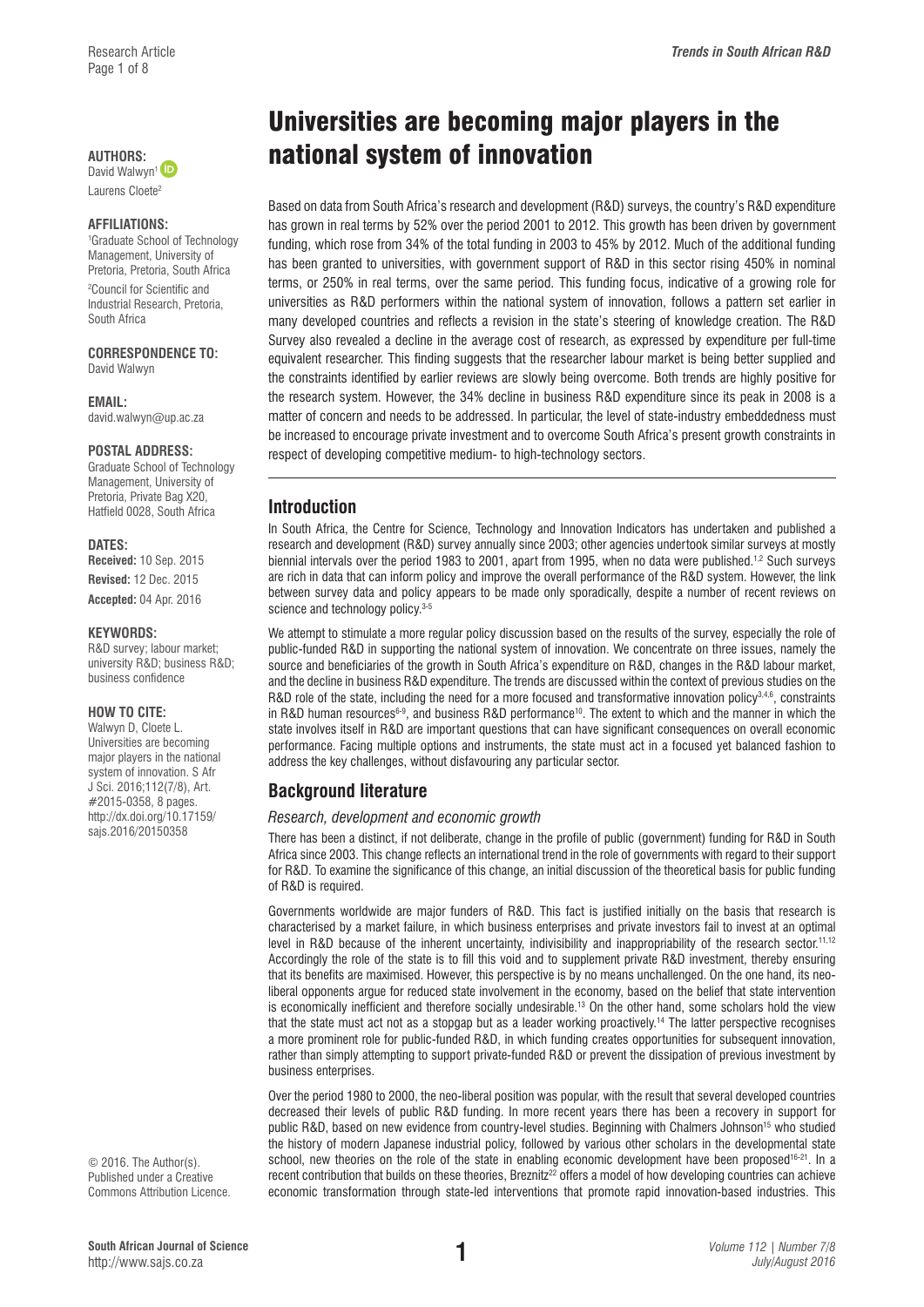model is based on detailed case studies from Israel, Taiwan and Ireland. Breznitz<sup>18</sup> argues that there are three critical factors for productive interventions by the state, namely:

- a clear framework for how the state will acquire the necessary knowledge and skills to support such industries (including R&D)
- a set of policies to solve the inherent market failure of industrial R&D, including strategies to encourage private investment
- significant effort to nurture local competence and embed local firms in global production networks.

Breznitz<sup>22</sup> further noted that a plurality of solutions existed to the problem of developing rapid innovation-based industries in developing countries, within a context of globalisation and fragmented supply chains. However, the requirement for a close partnership between the state and business enterprise – referred to as 'embeddedness' – was universal.18 Although Breznitz's work did not cover South Africa, it did cover countries of a similar size and stage of development in the 1970s and for which the source of economic growth had significant overlap. Furthermore the core recommendations of his work, namely that partnership, learning and skills development are crucial to successful transitions, accord with other studies on middle-income countries including Latin America. Raising levels of skills and technology transfer, nourishing local competitive firms, developing medium- and high-technology exports, and articulating a clear, simple industrial policy all underpin such transitions to a developed economy.23,24

Part of the confusion in the literature can be ascribed to the non-recursive nature of the variables. For example, economic growth is both caused by, and can in turn cause, an increase in knowledge production. Some authors have sought to examine these relationships in more detail. The nature and direction of causality between the accumulation of knowledge (principally through R&D) and economic growth has been studied using scientometric data and a bootstrap causality analysis.<sup>25</sup> The study concluded that the link between R&D and economic development is weak in developed countries that invest too little in basic research. A similar conclusion was reached in a separate study in the United Kingdom, in which the researchers argued that excessively short-term economic interests had led to the closure of the country's research laboratories, resulting in lower levels of technological innovation and ultimately less economic growth.26 In South Africa, a positive correlation between academic research output and economic growth has been observed, indicating that such knowledge production has indeed benefited the economy.<sup>27</sup>

Nevertheless knowledge production, learning and skills development are not the only important factors; it is also critical that policies should identify areas of specialisation and incentivise specific sectors in which a country can establish its comparative advantage<sup>28</sup>. This imperative imposes on R&D policy and hence public R&D funding the need to facilitate not only human resource development, but also product or service development in sectors that can lead to significant economic growth.

## *Prior reviews of South Africa's R&D policy*

The previous section briefly reviewed the variable nature of returns to R&D expenditure, how such returns can be measured, and the state's role in supporting R&D and ultimately facilitating economic development. We accepted the notion that the goal should be firm-level innovation, and that this outcome is linked at least partly to public expenditure on R&D; and we noted that South Africa has been characterised by a static level of innovation and economic activity in the important high-technology sectors<sup>29</sup>. Given these observations, the country's slow response to higher levels of public R&D funding has already been noted and studied. Prior reviews have considered this important issue and have identified several constraints. The first main constraint is the lack of focus or specialisation in R&D, and the second is a failure to provide sufficient R&D human resources.

#### Focus of South Africa's R&D

Concerns about a lack of focus within South Africa's R&D system and the small number of researchers spread over multiple projects have been raised in a number of reviews.<sup>3,6</sup> These concerns arose partly in response to growing evidence that specialisation is important in countries such as South Africa that are seeking to escape the middleincome trap.30 Although a balanced and diversified R&D system might be the end goal for a developing country, the transition strategy requires a strong focus on specific sectors, which are then able to catch up with developed countries and build competitive local industries.

An attempt was made to address the issue of focus with the adoption in 2008 of the Ten-Year Innovation Plan.<sup>27</sup> This plan proposed five 'bold interventions in critical areas', labelled as grand challenges and covering the bio-economy, space science and technology, energy security, global change science with a focus on climate change, and human and social dynamics.31 The Department of Science and Technology – and more broadly government in general – implemented the plan by directing at least a portion of the additional funding from National Treasury to large projects with close alignment to the grand challenges. These projects included the Karoo Array Telescope<sup>32</sup>, the pebble bed modular reactor<sup>33</sup>, the electric car (Joule)<sup>34</sup>, and the development of a HIV microbicide (START trial)35.

Unfortunately this focus has yet to yield measurable economic dividends. With the notable exception of Karoo Array Telescope, these projects were terminated without having reached their goals. Although failure is intrinsic to R&D, the high rate of failures is concerning. Furthermore it is claimed that the state's investment in innovation has been overly focused on big science projects, with insufficient attention to the priorities of business and social development.36

The debate about diversity versus focus within government-funded R&D is particularly an issue for small systems with limited resources. Options favouring diverse funding instruments and hence potential outcomes have the advantage of at least some measure of success, whereas overly focused programmes may all fail because of the inherently risky and unpredictable nature of R&D. This tension is at the core of portfolio management theory and the risk mitigation properties of a balanced portfolio.37 However, small systems may fail to achieve critical mass in any particular area because of the inevitable dilution of available resources that accompanies diversity.

In this respect, criticism of resource allocation can always be made; only hindsight will identify the most perfect solution. Nevertheless there are suggestions that South Africa's choices for specialisation have been misguided. The present challenges are overly focused on longcycle science-based sectors, instead of the recommended short-cycle technology-based opportunities. The latter category is more likely to yield the desired economic outcomes.30

#### Human resources for R&D

The severe shortage of human resources for R&D has been identified as a fundamental constraint to economic growth and R&D in every review since 1994. For example, the 2007 report by the Organisation for Economic Cooperation and Development (OECD) identified two looming crises: the engineering gap (deficit between supply of engineering and management skills or capabilities), and the limited supply of university graduates capable of undertaking research.<sup>6</sup> Similarly Kaplan<sup>9</sup> noted that any further expansion of the system will be 'predicated on a significant expansion in supply of skills' and that more resources devoted to R&D will have the effect of driving up unit costs and lowering productivity, rather than expanding output.<sup>5</sup> Likewise the 2012 Ministerial Review of Science, Technology and Innovation Landscape of South Africa noted that the 'biggest constraints are the stuttering pipeline of trained and knowledgeable people at all levels'.36

Seekings and Nattrass<sup>38</sup> highlight the deficiencies in the South African labour market as the key factor in the dual issues of employment and inequality. The market is characterised by a shrinking of low-wage formal employment opportunities and higher earnings or better working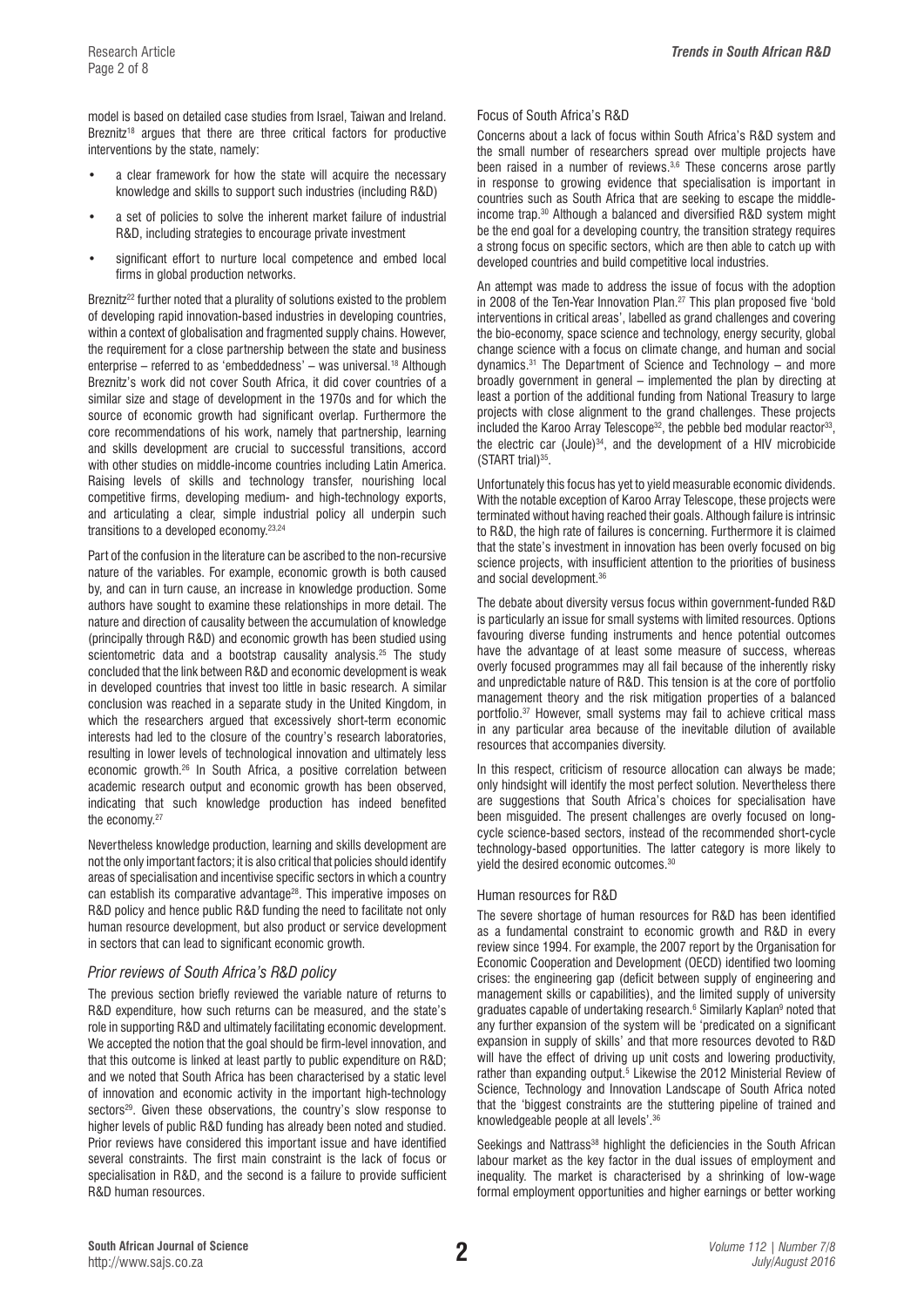conditions for white- and blue-collar workers, as a result of an enduring skills shortage. The same diagnosis is reached by a separate study by the Reserve Bank, which concluded that the country needs to triple the growth rate of its skilled labour, thereby significantly increasing the pool of skilled workers and reducing their cost, so that firms can expand their skills base without bidding-up wages.<sup>39</sup> Based on an economic model, the latter study predicts that relieving the skills constraint would raise potential growth to 6.7% by 2025, but that this result would require longterm reform across the education and training spectrum.

The divergence between labour market conditions for unskilled versus skilled labour is an enduring feature of apartheid policies, which specifically sought to establish and preserve high wages and protected incomes for a minority group.40 Policies such as trade liberalisation and the promotion of a high-productivity growth path have favoured capital-intensive firms over labour-intensive firms, resulting in rising real wages for employed people in 2014 compared with 1994.40,41 As a result, the benefits of economic growth since 1994 have largely been experienced by the lower and upper middle classes, with the poor and unemployed being excluded.

The Ministerial Task Team summarised the problem in the 'stuttering pipeline' as being inadequate schooling and training systems, low university participation (admission) rates, high drop-out rates, minimal enrolments for advanced postgraduate study, an ageing research cadre, and high barriers to the expansion of the postdoctoral sector.<sup>36</sup> Proposed solutions included quadrupling the number of technical colleges, curriculum reform, improved functioning of post-graduate training programmes, and a new cohort of research institutes to undertake multifocus high-level research.36

Given rising public expenditure on education and the long-standing nature of the problem, it is important to consider what progress has been achieved and whether the constraints are being eased by the various interventions. Unfortunately a number of surveys indicate little progress, especially at primary and secondary school level.42,43 In terms of undergraduate education, the Council for Higher Education reported that only one in four students complete their degrees in regulation time, that 55% of students never complete their undergraduate studies, and that access/success rates are still racially skewed. The net result of the disparity is that less than 5% of African and coloured youth succeed in any form of higher education.<sup>44</sup> Participation, let alone achievement, remains a big challenge for higher education. The Department of Higher Education and Training plans to increase university enrolments to 1.5 million by 2030, and to increase the role and alignment with industry needs of technical and vocational education and training colleges. The department also plans to introduce foundation programmes at these colleges for additional instruction in mathematics and science, to prepare students for university. Further insight on changes in the human resource pipeline can be extracted from the R&D Survey.

# **Results of R&D Survey**

The report on the 2012/2013 R&D Survey covers a broad range of questions, including transformation, socio-economic objectives, R&D in key technology missions such as biotechnology, and regional disparities in R&D effort.45 However, in this review of the results, only three themes will be covered as follows:

- increasing government budget appropriations or outlays for R&D, with much of the increases being allocated to universities
- increasing numbers of full-time equivalent (FTE) researchers, and declining expenditure per FTE
- declining business performance of R&D (BERD), measured as both performance itself and funding.

## Government R&D expenditure and performance

Government is spending more on R&D than it did 10 years ago, with the increase in government budget appropriations or outlays for R&D over this period being 214% in real terms and 385% in nominal terms (Figure 1). Public funding of R&D has risen from 28% to 45% of gross domestic expenditure on R&D, and is now the dominant source of funds.

Much of the additional funding has been allocated to universities, whose R&D performance – as measured by higher education expenditure on R&D – has risen from R3.6 billion in 2007 to R7.3 billion in 2012. This marks an increase of 202% in 5 years (Figure 2). Universities now account for 34% of the total R&D performance, up from 19% in 2007.



*Key: GERD* – *gross domestic expenditure on R&D*

**Figure 1:** Government funding of R&D (2003 to 2012).



**Figure 2:** R&D performance by business, science and universities (2007 to 2012).

The growing role of universities in the overall R&D landscape reflects an international trend and aligns with the recommendations of the Ministerial Committee.36 Universities in general have become more important actors within national systems, mainly as a consequence of the perceived lower social return from public research institutes.<sup>46</sup> Total public funding of universities has reached about 25% of gross domestic expenditure on R&D in OECD countries, or 0.43% of gross domestic product (GDP). Similarly, intramural expenditure on R&D by government, which measures R&D performance by government agencies, is declining in OECD as a percentage of GDP, and has now dropped to 0.27% of GDP.<sup>47</sup>

In terms of expenditure in different research fields, Kahn<sup>48</sup> previously pointed to the high proportion of South Africa's higher education expenditure on R&D devoted to the social sciences and humanities. Between 2002 and 2012 this proportion remained constant at 31%. However, the consequence of the growth in higher education expenditure on R&D as a proportion of total R&D expenditure, and certain structural changes to BERD, has been an increase in the overall ratio of spending on the social sciences and humanities (Figure 3). This proportion rose from 12% in 2002 to 19% in 2012. A corollary result was a decline in the proportion of experimental development from 38% to 28% over the same period. The latter is the Frascati<sup>49</sup> category, which records expenditure of development as opposed to research and is typically undertaken in the natural or engineering sciences on close-to-market R&D projects. The structural changes in BERD mentioned earlier are a decrease of R905 million in R&D relating to information, computer and communication technologies; and an increase of R972 million in R&D in the social sciences.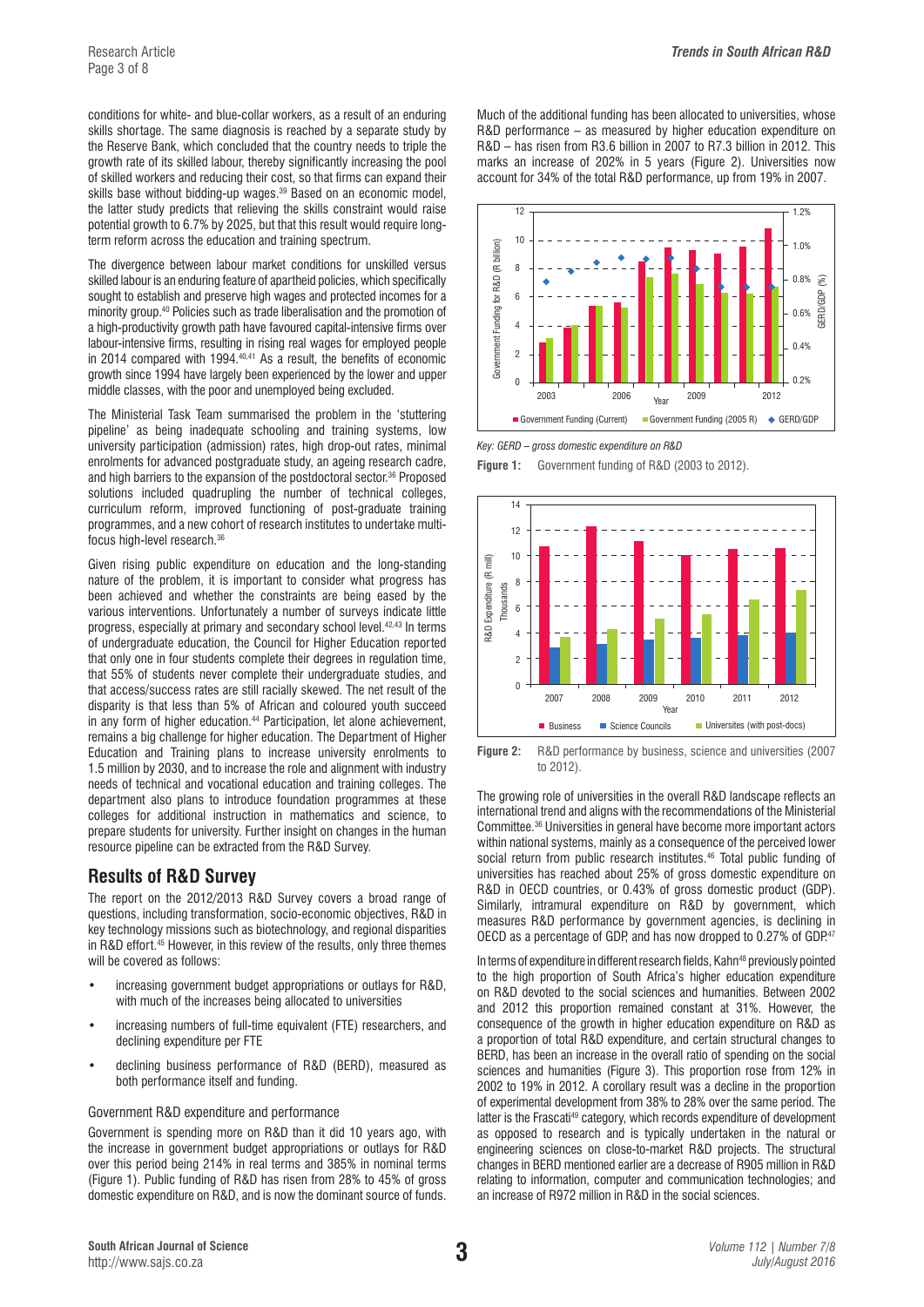

*Key: GOVERD – government expenditure on R&D, HERD – higher education expenditure on R&D, BERD – business expenditure on R&D*

**Figure 3:** Rising R&D expenditure in social sciences and humanities.

Disappointingly for the Department of Science and Technology, the ratio of gross domestic expenditure on R&D to GDP has not responded to the growth in the economy or the increase in government funding. It has instead remained at 2003 levels, as shown in Figure 1. The Department of Science and Technology's ten-year innovation plan set a target of 2% for this ratio, to be achieved by 2018, but South Africa is unlikely to achieve a figure of even half this value. Furthermore, limited economic growth, rising fiscal pressure and the low level of confidence within the private sector in the country's economic future suggest that the shortfall is unlikely to be met by either the public or the private sector. In the absence of significant re-allocations from other portfolios, the only alternatives for the Department of Science and Technology are to be more selective in its investments, to seek ways of achieving productivity increases and to more closely monitor the progress of its existing projects. Questions of specialisation and focus have already been discussed; it is likely that such questions will become even more relevant in the coming years.

### *Adjustments in the R&D labour market*

Given the increase in funding, it is not unexpected that universities in South Africa have expanded in terms of the number of active researchers, with FTEs rising from 10 000 in 2007 to 13 744 in 2012 (Figure 4). However, the decline in the number of science council and business researchers, mainly because of the loss of 475 FTEs in science councils and 1 256 FTEs in business enterprises in a single year – 2010 – is of major concern.



**Figure 4:** Trends in FTE researchers in the three R&D performance sectors (2007 to 2012).

The data indicate a recovery in the researcher labour market, despite concerns expressed in earlier reviews about labour market shortages and rising unit labour costs. Although the number of FTE researchers in universities has risen substantially, the unit costs per FTE have decreased

over the same period, indicating that the R&D labour market conditions have eased at least for universities. Although R&D expenditure per FTE is only a proxy indicator for labour costs, it does provide some indication of what is happening in the market, because labour costs account for about 70% to 80% of total R&D expenditure. Notwithstanding this relaxation of labour market conditions, relative to their international peers and on a purchasing power parity basis, the average R&D spend per South African researcher is still higher than in some developed countries, and further adjustments in the labour market are necessary. The values in the graph shown in Figure 5 were calculated initially in USD purchasing power parity, and were then changed to 2005 constant ZAR using the purchasing power parity rate for 2005.



**Figure 5:** R&D expenditure per FTE for South Africa and comparator countries.

As predicted by Walwyn and Scholes<sup>50</sup>, the cost of R&D in South Africa's public research institutions (known as science councils) has risen. Expenditure per FTE, which increased by 36% in real terms over the period 2007 to 2012, exceeded the value from the business sector for the first time in 2012 (Figure 6). These data reflect a growing equality in the market between R&D employment conditions in the public and private sectors, but could be indicative of the need for an adjustment to public research institutions' cost structures if these organisations are to compete more successfully against universities.



**Figure 6:** Trends in South Africa's R&D expenditure per FTE.

## *Business R&D*

Of all the R&D metrics factors discussed in this article, the question of business funding for R&D is perhaps the greatest concern. (Note that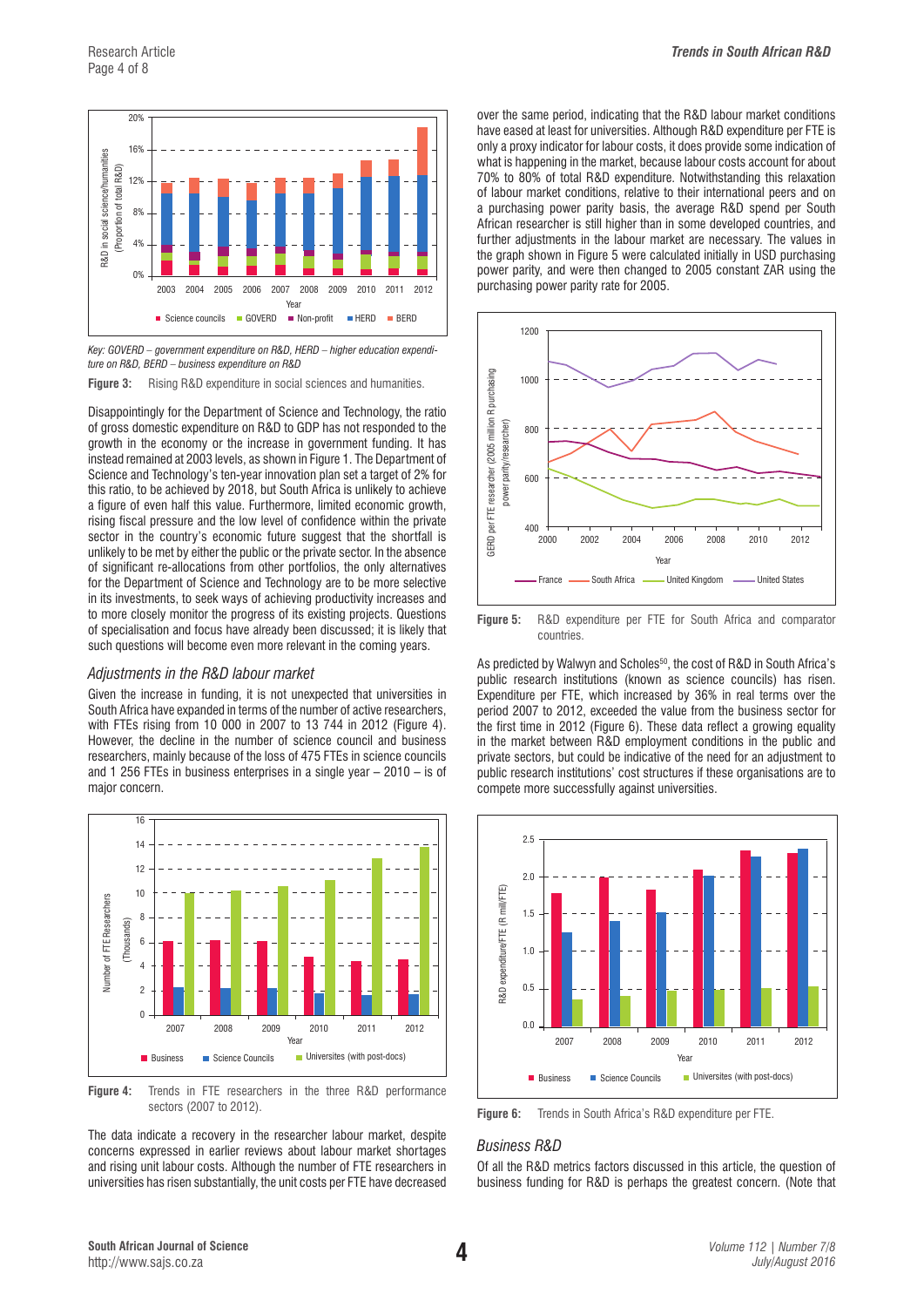business funding is different from business performance of R&D, where the latter is referred to as BERD within the R&D Survey's nomenclature, irrespective of source of funding). As shown in Figure 7, it is clear that both funding and performance of R&D in this sector has declined in real terms since its peak during 2006 to 2008 (a drop of 34% in real terms).<sup>51</sup> The data for performance are confounded by the funding for the pebble bed modular reactor, in which government invested R8.8 billion between 1999 and 2010.52



**Figure 7:** BERD and business R&D funding in constant 2005 R billion (2003 to 2012).

The decline in business funding for R&D would be even more severe if one were to exclude Sasol, whose funding for R&D rose from R376 million in 2002–2003 to R1.26 billion in 201253 and by 2012 constituted 12% of BERD in South Africa. A target or desirable value for BERD has been much debated over a long period, with proposed values ranging from 0.7% to 1.8% of GDP, or at a company level from 4% to 25% of revenue. Little agreement has been reached on the value with the highest return – or indeed even the methodology by which this value should be calculated.54 In earlier work it has been suggested that South Africa's BERD should be about 0.9% of GDP (or about 3 times the present value of 0.34%); this figure was based on an analysis of the country's industry structure and benchmark values for each industry, as derived from an international comparison.55

A more recent approach to determining optimal R&D expenditure has followed the formulation of the Cobb-Douglas production function<sup>56-58</sup>, as shown in Equation 1. The critical parameter for this discussion is the exponent *y*, which can also be expressed in the form of the Research Quotient (RQ). The latter is a normalised value calculated using the following equation:

$$
RQ = y^*181 + 81
$$
 Equation 1

Although the basis for the normalisation is not explained in the original paper56, an RQ of 100 is understood to represent a breakeven point for companies. A value of less than 100 corresponds with *y* of less than 0.107, and implies that the firm (or country) destroys rather than creates value with its R&D efforts. We undertook a limited analysis on selected South African companies using this methodology. Encouragingly, the results showed at least one of the companies, Sasol, has a coefficient of 0.412 and hence an RQ of about 155. This figure is on par with the leaders in the sector (Table 1) and confirms the high added value of Sasol's R&D efforts.

**Table 1:** A comparison of Research Quotient (RQ) for Sasol and other leading international companies

| Company                       | <b>Sector</b>       | RQ  |
|-------------------------------|---------------------|-----|
| Sasol                         | Fuels and chemicals | 155 |
| Usec Inc.                     | Chemicals           | 136 |
| Medicines Co.                 | Drugs               | 130 |
| China Petroleum and Chemicals | Oil and gas         | 124 |
| Amazon.Com Inc.               | Online retail       | 123 |
| Salix Pharmaceuticals Ltd     | Drugs               | 119 |

*Source:* <http://www.amkanalytics.com/Pages/rq50> *for all companies except Sasol (RQ for Sasol was calculated in our study)*

The Sasol RQ result indicates the successful implementation of a strategy built on in-house R&D and technology management – an approach that has enabled the company to retain high levels of profitability. Sasol's revenue reached R181 billion in 2012, with an operating profit (gross earnings) consistently above 20% of revenue (Figure 8). Understandably these returns have been under pressure following the collapse of the crude oil price, although the most recent data on the company's performance are not yet publically available.



**Figure 8:** Sasol's revenue, earnings and R&D expenditure (2002 to 2012).

The initial results suggest that South African companies receive acceptable returns from their R&D expenditure. However, a perception remains that increased R&D is not judicious within the present business environment, and levels of BERD have continued to decline. The reasons for this decline might be complex, but appear to correlate with falling business confidence in the economy, which manifests in many ways – including reluctance to invest in R&D.

The economic upswing between September 1999 and November 2007 was the longest in South Africa's history<sup>59</sup> and was associated with growing business confidence, as indicated in Figure 9. During this period BERD also grew substantially, reaching a high of R10 billion (in constant 2005 rands) in 2008, before declining significantly between 2009 and 2012. The data indicate that BERD appears to track business confidence with a lag, not unexpectedly, of about a year. The implications of this correlation are discussed in the next section.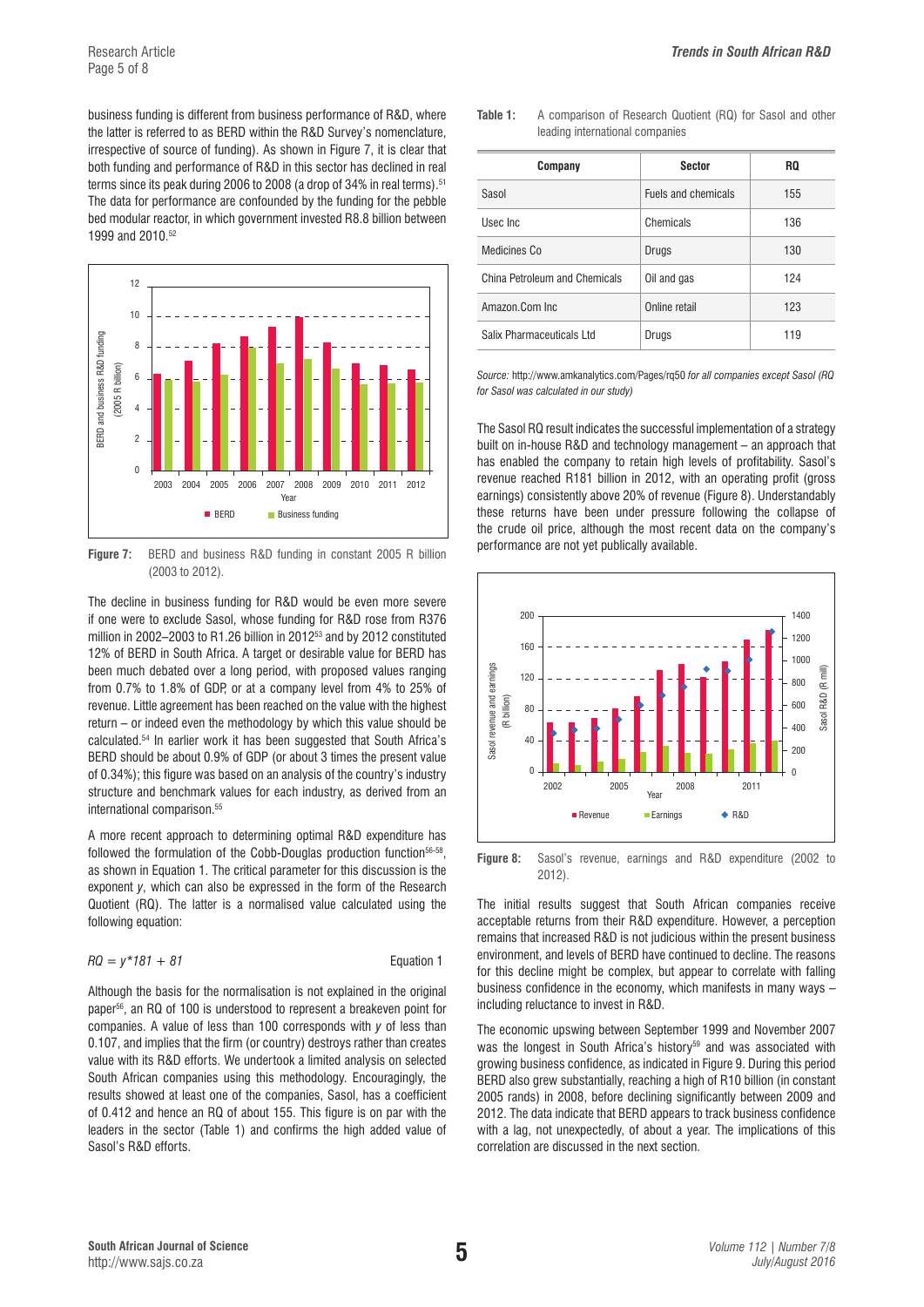

**Figure 9:** Trends in business confidence and business expenditure on R&D (2001 to 2015).

## **Discussion**

Trends in R&D reveal interesting patterns in response to changes in the business environment, the policy context, social priorities, and advances in knowledge and technology. In this respect R&D is both a reflection of the past and a forecast of the future. The 2012/2013 R&D Survey illustrates several such trends, including an increasing role of universities in public-funded research, which follows an international trend of the movement of funds from public research institutions to universities. The preference towards universities or higher education institutions as performers of public-funded R&D has different drivers depending on specific national contexts. In South Africa, the trend can be ascribed to a number of overlapping and simultaneous adjustments within the system.

Firstly, universities have increased their activities in applied research. They have done so by establishing closer links with the private sector, setting up technology transfer offices, pursuing the registration and licensing of intellectual property arising from their R&D, and adopting the commercialisation of knowledge within institutions as a significant component of their mandates (in addition to teaching and research). Public research institutions, which have traditionally performed the role of adapting new knowledge for the development of novel products and services, are facing strong competition from universities in terms of access to competitive funding, networks with industry, sponsorship of specific research programmes and training of personnel in new technologies. In this competitive environment, universities have a strong cost advantage because of a rather loosely-applied notion of full cost and a generally lower cost per FTE researcher (Figure 6). The latter can be explained by the observation that much university R&D is conducted by doctoral or post-doctoral students, who are not remunerated by the universities except in unusual situations.

The second important aspect influencing the issue of universities and public research institutions is the implementation of new public management (NPM) and its effect within both institutions. NPM refers to the introduction of, firstly, a business-type managerialism adapted from the private sector. This management approach includes performance agreements, fixed-term contracts for senior managers, business planning, new financial techniques, full-cost accounting and greater autonomy for line managers. Secondly, NPM has introduced new institutional economics based on greater use of market mechanisms – including privatisation, removal of government subsidies, public choice, competition, quasi-markets, citizens as clients and customer satisfaction.<sup>60</sup> Although NPM was applied equally in both environments (universities and public research institutions), universities benefitted more in a financial sense from the change. For instance, an important consequence of NPM was the shift from block funding to competitive funding47, with public research institutions having to compete for public funds alongside the universities. It has already been noted that universities have an inherent cost advantage in this contest for funding because of their use of indirectly-funded postgraduate students as researchers.

Rising levels of public-funded R&D within universities has the additional benefit of producing the necessary human resources to directly support the economy's transition from a resource-based to a knowledgeintensive structure. However, this link assumes requisite capacity within business enterprises to absorb these additional resources through intensification of business-supported R&D. As already noted, South Africa's development of this capacity has been slow and BERD has declined since 2008.

Furthermore, based on the trends in the South African Chamber of Commerce and Industry (SACCI) business confidence index, we predict that this decline has persisted since 2012/2013 (the most recent year for which R&D expenditure data are available) to the present, and will continue in the near future. In December 2015 the index reached a new low of 79.6, and the average in 2015 of 86.4 was the lowest since 1993 (when it was  $81.3$ ).<sup>61</sup> Assuming that this index is indeed predictive of business expenditure on R&D, as suggested by Figure 9, this trend does not auger well for BERD results in future years.

The situation presents an ongoing problem for government and requires a novel response. Its gravity can be appreciated even more profoundly if one considers the extent to which public policy has been reformed to support business R&D. For instance, government introduced a 150% R&D tax credit system in 2006; it provides financial support for technology entrepreneurs through the Technology Innovation Agency and the Support Programme for Industrial Innovation; it encouraged university-industry linkages through the Technology for Human Resources Programme; and through the Department of Science and Technology, government provides financial support for a wide range of R&D projects and collaborations. Given the disappointing outcome of these incentives, the South African government should consider other possibilities for productive interventions. These might include the three critical factors identified by Breznitz<sup>22</sup>, the specialisation strategy proposed by Lee62, and improved coordination between the Department of Science and Technology and other government departments to ensure more effective application of the various instruments. In particular, government needs to define a clear framework for how the state will acquire the necessary knowledge and skills to support new industries, how it will nurture local competence, and more importantly how it will embed local firms in global production networks.

The Department of Science and Technology also needs to clarify the mandates of its respective performance agencies, including the science councils, given the changes introduced by NPM and the new approaches to the commercialisation of university-based intellectual property. The role of science councils such as the Human Science Research Council and the Africa Institute of South Africa, which perform only basic and applied research (as defined by the R&D Survey), should be examined. There may be cost advantages associated with universities performing this type of research instead, and concomitant benefits of associated human capital development. In addition, the potential duplication of facilities and capabilities required for experimental development – and which already exist within public research institutions – should be avoided. Instead, government should seek to improve relationships between universities and science councils through a targeted instrument to support meaningful collaboration, especially in projects and areas that do not attract private sector interest.

The state's allocation of resources to support R&D is subject to various pressures, including the need to directly support business R&D, to grant more funding to universities and to sustain key infrastructure in the science councils. The final allocations must reflect at least a consideration of these priorities and a rational attempt to justify government decisions, based on a conscious logic model that articulates the relationship between funding and desired outcomes. Unfortunately such a model is complex and difficult to define. Many of the variables are non-recursive (bidirectional) and the relationship between them varies depending on the context. Assuming that South Africa is a middle-income country struggling to escape the proverbial trap of such countries, the need to pay more attention to learning and specialisation is appropriate, as it would in turn lead to gains in total factor productivity rather than factor accumulation. As a result, it could be argued that an increase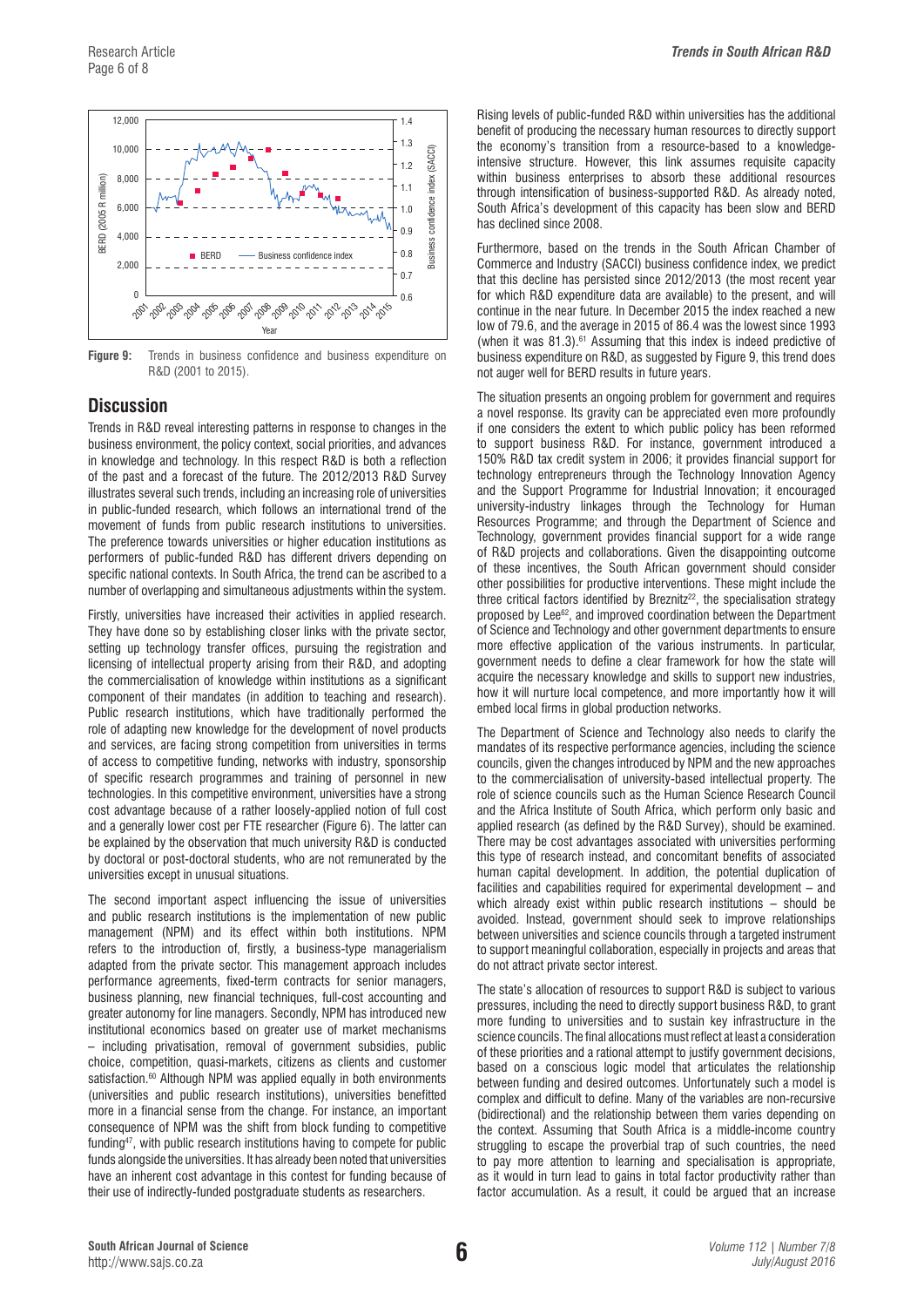in public funding for universities within the present context of overall human resource constraints is justifiable. Evidence for such a shift, as noted in our study, is aligned with innovation policy studies and could over time lead to the economic growth so urgently desired. However, this attention by the state to the human resource pipeline needs to be combined with strengthening the science councils to deliver on shortcycle technologies, as well as a large effort to ignite business R&D. Business R&D has fallen to low levels and this is becoming a major impediment to the potential for future economic growth in South Africa.

## **Conclusion**

Investment in R&D is an important decision for all countries, but especially in countries with a appreciable set of structural and economic problems, such as South Africa. Returns from R&D are by no means guaranteed, and several studies have shown variable outcomes and weak causality. It is therefore critical that the country's R&D Survey results are critically analysed on a regular basis and research policy is continually adjusted based on the insights from such analysis.

In the most recent survey, it is apparent that South Africa's expenditure on R&D has grown in real terms by 52% between 2001 and 2012. This increase was driven by government funding, which rose from 34% of total R&D funding in 2003 to 45% by 2012. Much of the additional funding has been granted to universities, with government support of R&D in this sector rising 450% in nominal terms and 250% in real terms over the same period. The survey also reveals a decline in the average cost of research, as expressed by expenditure per full time equivalent (FTE) researcher. Although the latter is a crude measure, the decrease suggests that the researcher labour market is better supplied and the constraints identified by earlier reviews are being overcome slowly. Both trends (rising government funding and declining unit costs) are highly positive for the system. However, the 34% decline in business R&D expenditure since its peak in 2008 is a matter of concern and needs to be addressed. In particular, the levels of specialisation, state-industry embeddedness and effective incentivisation of BERD must all be increased if South Africa is to overcome its present growth constraints and develop a competitive high-technology sector.

## **Authors' contributions**

The authors contributed equally to this paper.

## **References**

- 1. Department of Science and Technology. South African national survey of research and experimental development: Statistical report 2013/14. Pretoria: Statistics South Africa, 2016.
- 2. Department of Science and Technology. South African national survey of research and experimental development: Statistical report 2013/14. Pretoria: Statistics South Africa, 2015.
- 3. Kaplan D. Science and technology policy in South Africa past performance and proposals for the future. Science, Technology & Society. 2008;13(1):95– 122. <http://dx.doi.org/10.1177/097172180701300104>
- 4. Kahn MJ. Rhetoric and change in innovation policy: The case of South Africa. Science, Technology & Society. 2013;18(2):189–211. [http://dx.doi.](http://dx.doi.org/10.1177/0971721813489447) [org/10.1177/0971721813489447](http://dx.doi.org/10.1177/0971721813489447)
- 5. Kaplan D. South Africa's national research and development strategy: A review. Science Technology & Society. 2004;9(2):273–294. [http://dx.doi.](http://dx.doi.org/10.1177/097172180400900204) [org/10.1177/097172180400900204](http://dx.doi.org/10.1177/097172180400900204)
- 6. OECD. Review of South Africa's innovation policy. Paris: Organisation for Economic Cooperation and Development, 2007.
- 7. Blankley W, Kahn M. The history of research and experimental development measurement in South Africa and some current perspectives. S Afr J Sci. 2005;101(3/4):151–156.
- 8. Kahn M. The South African national system of innovation: From constructed crisis to constructed advantage? Sci Public Policy. 2006;33(2):125–136. <http://dx.doi.org/10.3152/147154306781779109>
- 9. Kaplan DE. The constraints and institutional challenges facing industrial policy in South Africa: A way forward. Transformation: Critical Perspectives on Southern Africa. 2007;64(1):91–111. [http://dx.doi.org/10.1353/](http://dx.doi.org/10.1353/trn.2008.0000) [trn.2008.0000](http://dx.doi.org/10.1353/trn.2008.0000)
- 10. Mustapha N, Blankley W, Makelane H, Mololotja N. Trends in research and development expenditure in South Africa (2010–2013): Policy implications. Pretoria: HSRC, 2015
- 11. Arrow K. Economic welfare and the allocation of resources for invention. In: Rosenberg N, editor. The rate and direction of inventive activity: Economic and social factors. Princeton: Princeton University Press; 1962. p. 609–626. [http://dx.doi.org/10.1515/9781400879762-024](http://dx.doi.org/10.1515/9781400879762-024
)
- 12. Joseph RA, Johnston R. Market failure and government support for science and technology: Economic theory versus political practice. Prometheus. 1985;3(1):138–155.<http://dx.doi.org/10.1080/08109028508628976>
- 13. Biersteker TJ. Reducing the role of the state in the economy: A conceptual exploration of IMF and World Bank prescriptions. Int Stud Quart. 1990;34(4):477–492.
- 14. Mazzucato M. The entrepreneurial state: Debunking public vs. private sector myths. London: Anthem Press; 2013.
- 15. Johnson CA. MITI and the Japanese miracle: The growth of industrial policy: 1925–1975: Stanford University Press; 1982.
- 16. Evans PB. Embedded autonomy: States and industrial transformation: Cambridge Univ Press; 1995.
- 17. Amsden AH, Chu W-w. Beyond late development: Taiwan's upgrading policies. MIT Press Books. 2003;p. 1.
- 18. Amsden AH. Asia's next giant: South Korea and late industrialization. New York: Oxford University Press; 1989.
- 19. O'Riain S. The politics of high tech growth: Developmental network states in the global economy: Cambridge University Press; 2004. [http://dx.doi.](http://dx.doi.org/10.1017/CBO9780511499609.003) [org/10.1017/CBO9780511499609.003](http://dx.doi.org/10.1017/CBO9780511499609.003)
- 20. O'Riain S. The flexible developmental state: Globalization, information technology and the 'Celtic Tiger'. Polit Soc. 2000;28(2):157–193. [http://](http://dx.doi.org/10.1177/0032329200028002002) [dx.doi.org/10.1177/0032329200028002002](http://dx.doi.org/10.1177/0032329200028002002)
- 21. Ansell C. The networked polity: Regional development in Western Europe. Governance. 2000;13(2):279–291. [http://dx.doi.org/10.1111/0952-](http://dx.doi.org/10.1111/0952-1895.00136) [1895.00136](http://dx.doi.org/10.1111/0952-1895.00136)
- 22. Breznitz D. Innovation and the state: Political choice and strategies for growth in Israel, Taiwan, and Ireland. New Haven: Yale University Press; 2007. [http://](http://dx.doi.org/10.12987/yale/9780300120189.001.0001) [dx.doi.org/10.12987/yale/9780300120189.001.0001](http://dx.doi.org/10.12987/yale/9780300120189.001.0001)
- 23. Cantwell J. Innovation and competitiveness. The Oxford handbook of innovation. Oxford: Oxford University Press; 2005. p. 543–567.
- 24. Kim YK, Lee K. Different impacts of scientific and technological knowledge on economic growth: Contrasting science and technology policy in East Asia and Latin America. Asian Economic Policy Review. 2015;10(1):43–66. [http://](http://dx.doi.org/10.1111/aepr.12081) [dx.doi.org/10.1111/aepr.12081](http://dx.doi.org/10.1111/aepr.12081)
- 25. Ntuli H, Inglesi-Lotz R, Chang T, Pouris A. Does research output cause economic growth or vice versa? Evidence from 34 OECD countries. Journal of the Association for Information Science and Technology. 2015;66:1709– 1716.<http://dx.doi.org/10.1002/asi.23285>
- 26. Jones R. The UK's innovation deficit & how to repair it. SPERI Paper No 6. Sheffield. 2013.
- 27. Inglesi-Lotz R, Pouris A. The influence of scientific research output of academics on economic growth in South Africa: An autoregressive distributed lag (ARDL) application. Scientometrics. 2013;95(1):129–139. [http://dx.doi.](http://dx.doi.org/10.1007/s11192-012-0817-3
) [org/10.1007/s11192-012-0817-3](http://dx.doi.org/10.1007/s11192-012-0817-3
)
- 28. Lee H. Cycle time of technologies and criteria for specialization. Personal communication. 2015.
- 29. National Advisory Council on Innovation. South African science, technology and innovation indicators 2014. Pretoria: Department of Science and Technology, 2015.
- 30. Lee K. Schumpeterian analysis of economic catch-up: Knowledge, pathcreation, and the middle-income trap. Cambridge: Cambridge University Press; 2013. <http://dx.doi.org/10.1017/CBO9781107337244>